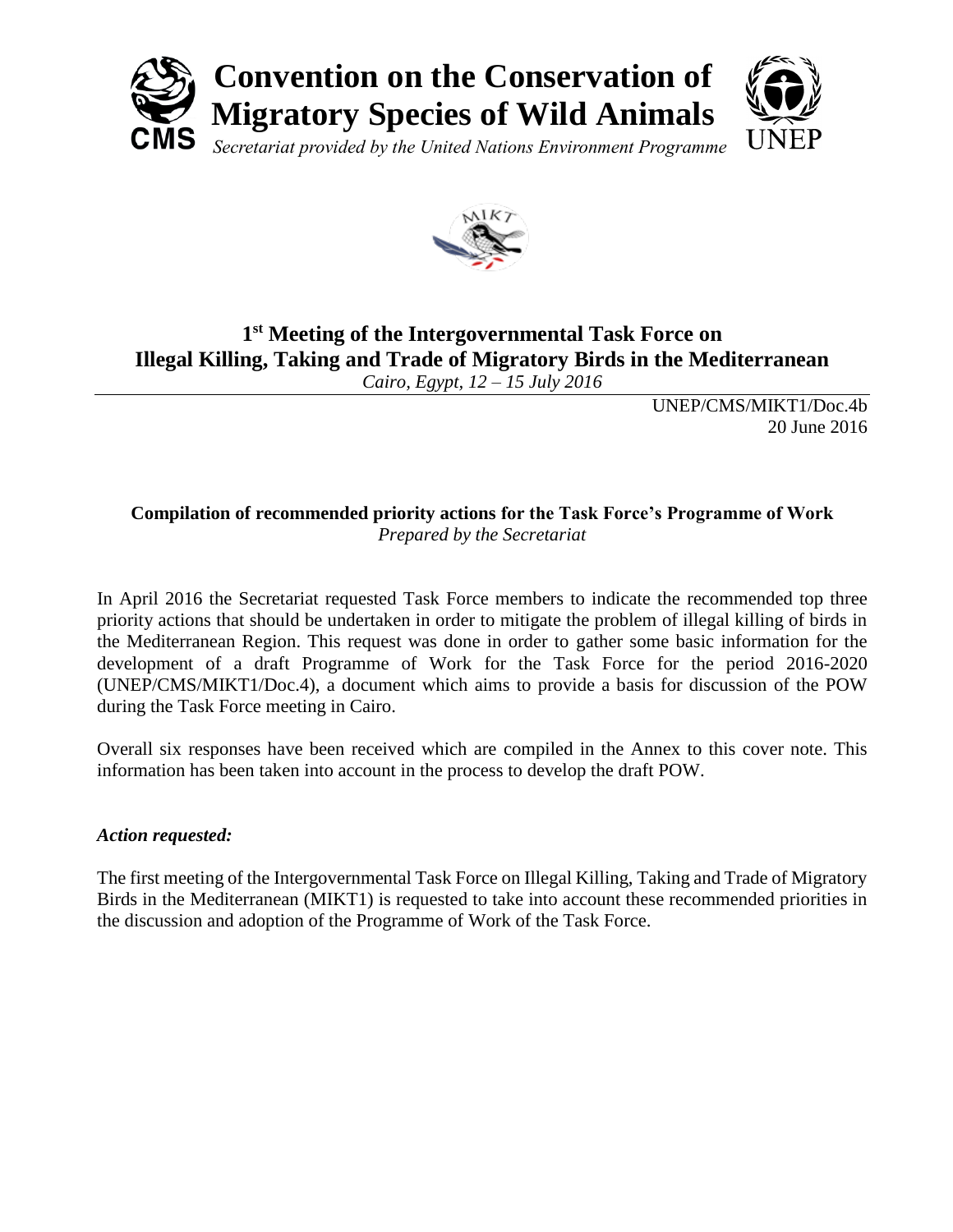**Annex 1**

# **PRIORITY ACTIONS RECEIVED BY THE CMS SECRETARIAT**

#### June 2016

*Prepared by the Secretariat*

### **SYRIAN ARAB REPUBLIC**

#### **1. At the level of the Mediterranean countries:**

To draw up Individual, bilateral or multilateral programmes and plans focused on the development of:

- Identifying important areas for birds, especially endangered ones.
- Creating a database of endangered local birds related to each country.
- Developing local laws pertaining to hunting and in conformity with each country's local laws and international obligations, with the focus on toughening sanctions on hunters and illegal traders.
- Developing alternative projects for people or communities that depend on hunting for income.

### **2. Monitoring illegal trade of wild species:**

In coordination with the application of CITES, a cooperation may start between the convergent and divergent borders states in developing programs of control and surveillance of illegal trade of species in each country through advent informing.

### **3. Educating community and hunters:**

Approving an integrated qualitative plan to educate related people involving non-governmental organizations (NGOs) and focusing on:

- Threatened Species, locally and internationally.
- The environmental importance of birds, especially birds of prey.
- Risk of Lead in cartridges and the use of poisons on public health, especially in humid areas.

# **MOROCCO**

#### **1. Identification of stakeholders**

Crimes against wild birds are common, but often those involved in law enforcement and judicial system are not quite aware of it. These stakeholders must be identified and systematically informed to raise their awareness on all aspects of the fight against crimes against wild birds. In some cases, these crimes are the result of a population group composed of citizens most of whom are law-abiding. Sometimes it is possible to mobilize the civil society in order to report crimes against birds to the Authorities.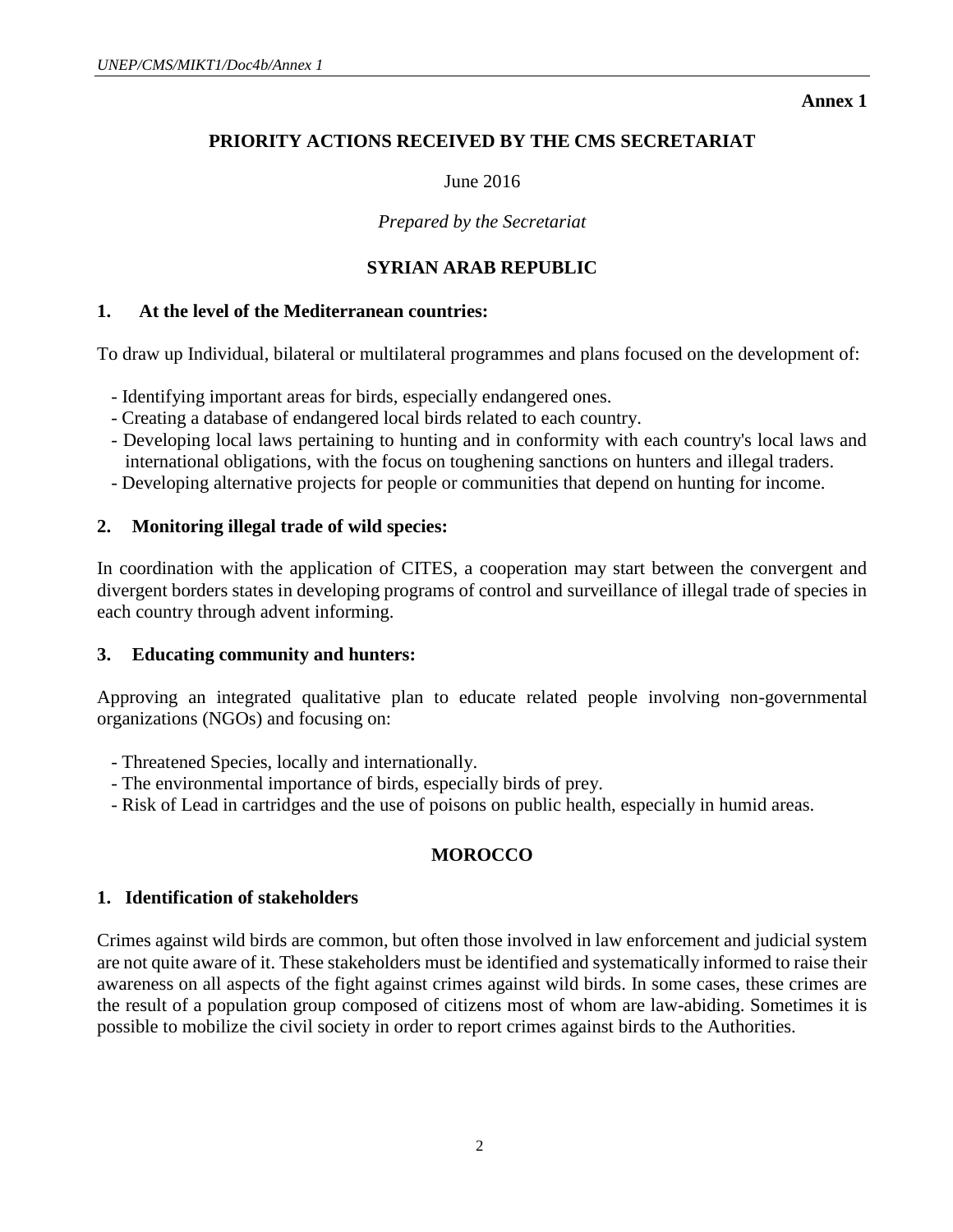#### **2. Communication and preventive education**

Communication is a very important part of prevention of crimes against wild birds. A priority is to raise awareness of the impact of these crimes on biodiversity in general and endangered species in particular. These impacts are observable at international, national and regional level.

#### **3. Monitoring, inspections and investigations**

Inspections, monitoring, enforcement and handling cases in court costs time and money. We must seek and consider measures to improve the effectiveness of all inspection and enforcement processes and include these discussions within the programmes of workshops with the participation of the relevant stakeholders.

### **TOUR DU VALAT**

- 1. Protocols and methodologies to monitor the trends in illegal killing, taking and trade of migratory birds in the Mediterranean
- 2. Legal aspects, implications and gaps, improvement of law enforcement and training needs for the judiciary
- 3. Knowledge management platforms to promote mutual communication, the exchange of information, experience, best practice and know-how.

### **BIRDLIFE INTERNATIONAL**

- 1. Ensure development, implementation and effectiveness-monitoring of Strategic Action Plans to address illegal bird killing (cf. Cyprus) at national level for all countries, (including a communication plan following guidelines of the Bern convention – Tunis Action Plan documents)
	- $\triangleright$  Follow-up in specific countries including Egypt on implementation of action plan for Egypt and Lebanon, on piloting Responsible Hunting Areas - to explore where CMS might provide technical support
- 2. Ensure prompt national action to address illegal killing at the worst 'blackspots' in the Mediterranean (the BirdLife review identified that almost 8 million birds a year are killed at just 20 sites, all in the eastern Mediterranean; just tackling this could reduce total illegal killing in the Mediterranean by one third).
- 3. Lead on systematic monitoring of IKB and periodically repeated Med-wide review to track whether things are improving or not. Ensure countries clearly state how they will monitor the issue. This could include the development through the Task Force of guidelines for Parties on monitoring/ tackling illegal killing (possibly building on BL guidance) and assessing suitability of existing protocols in place.